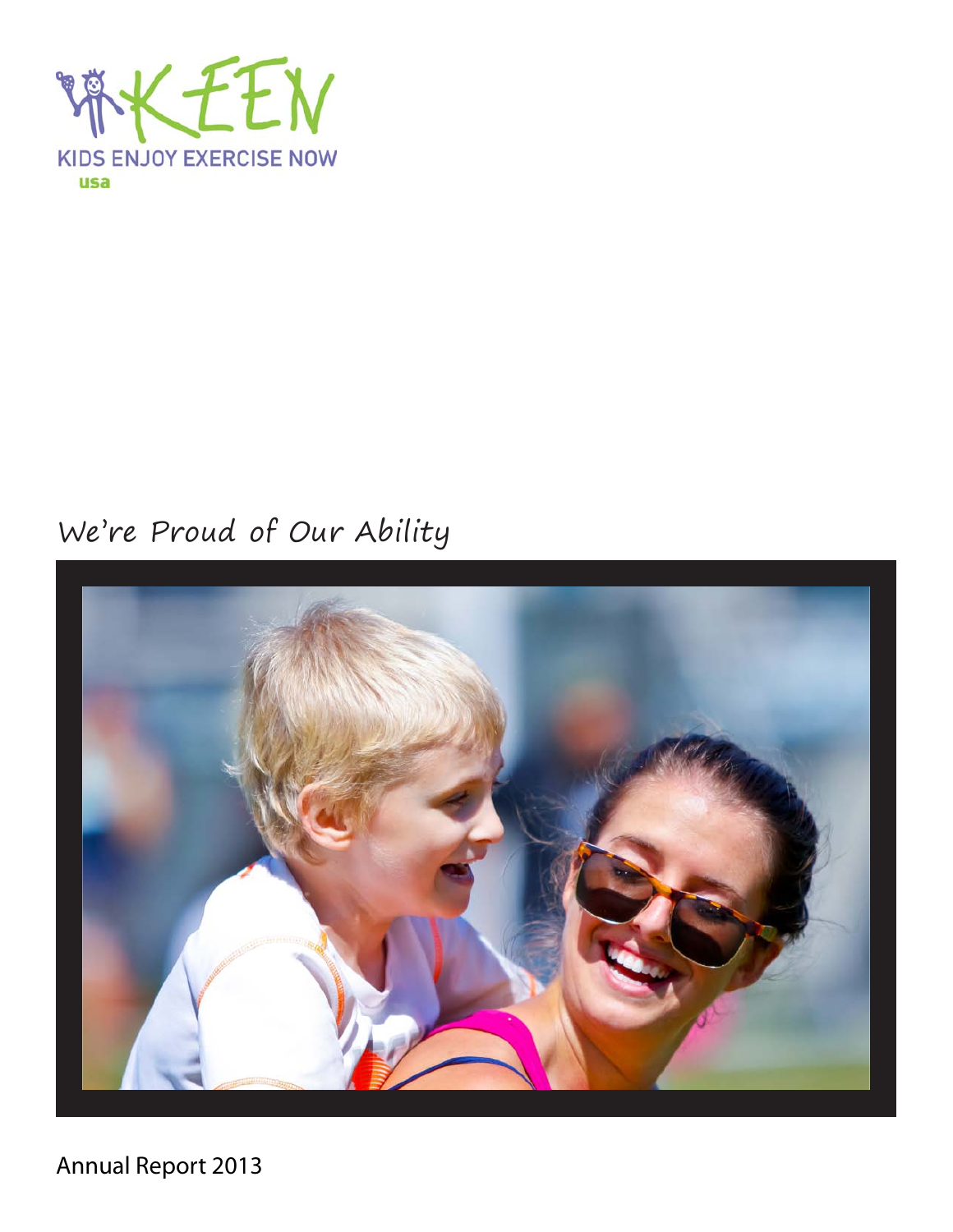# **From The Founders**



KEEN USA, through its network of affiliates across the country, provides free sports and recreation programs for young people with disabilities. KEEN's model is very simple: we pair a trained volunteer "coach," one-to-one, with a young "athlete," and let them discover together just what they can do. KEEN's programs are unstructured and non-competitive, allowing young people facing even significant challenges to find joy through play.

KEEN accepts every child, regardless of the nature or severity of their disability. And while their young athletes are spending time with our dedicated corps of volunteers, KEEN parents can find some much-needed respite: shopping, reading, exercising, or chatting with other parents — maybe even taking a nap!

KEEN'S programs consist of general gym-based activities, such as basketball and playing with a parachute to music-and-dance or arts-and-crafts, as well as swimming, bowling and tennis. With KEEN's one-to-one, unstructured approach, almost any activity is possible.

April 2014

Dear KEEN USA Families and Friends,

We would like to share a letter from a KEEN parent whose child's life was profoundly impacted by KEEN.

*"I'm writing to thank KEEN... My son…has been attending KEEN for some time now and he especially enjoys the swimming. Yesterday afternoon, while he and his class were having a special picnic, they were allowed to go in the water and on his way back to the shore he couldn't make it because of the tide. Somehow, he managed to remain calm and flip on his back to float and prevented himself from drowning. (He) was rushed to the hospital and was released after they made sure that he was alright... I'm so glad that children like him have the opportunity to have KEEN to enable him to have skills that saved his life. Thank you for all your and the staff's hard work, God Bless!" — Parent of a KEEN Athlete*

Inspirational stories like this are what we at KEEN like to call a "mission moment" and occur each weekend at KEEN sessions across the United States. "Mission Moments" remind us of why we started KEEN more than 20 years ago – to allow children and young people facing the most significant challenges and disabilities to enhance their self-esteem, skills and talents – all while having fun! Thanks to you and our thousands of volunteers, KEEN continues to offer innovative, one-to-one sports and recreational programming, completely free-of-charge, to children and young people with severe physical and cognitive disabilities in Chicago, Greater Washington D.C., Los Angeles, New York City, Phoenix, St. Louis and San Francisco.

We would like to take this opportunity to highlight and thank a few of our major supporters from 2013. The "Harriet Singer New Donor Matching Grant" challenges each KEEN affiliate to attract new donors through social media and crowd-sourcing to broaden the base of support for KEEN across the country. Thanks to renewed support from the May and Stanley Smith Trust, the Finish Line Youth Foundation, and NBA Cares, KEEN USA will continue to expand its reach by increasing the number of athletes served, volunteers trained, and programs offered by 5% across all seven affiliates.

In honor and in celebration of all of our athletes, volunteers, and families who benefit from KEEN, we thank you for contributing to KEEN's success and strengthened future.

With best regards,

 $E$ llist + Estu

Estee and Elliott Portnoy, Founders

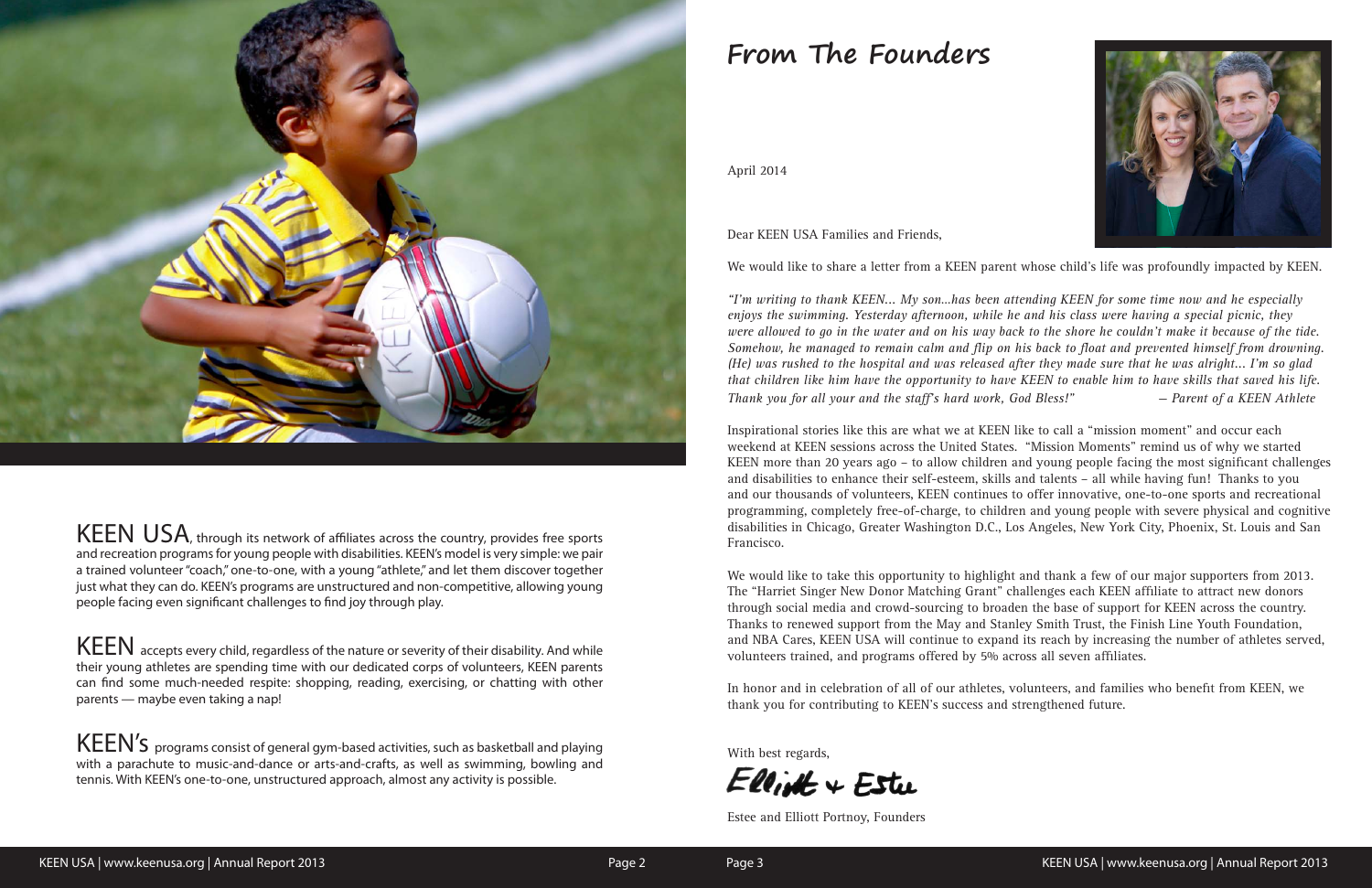# **Highlights: A National Snapshot Volunteers: The Heart of KEEN**

<sup>1</sup> Calculated using the Independent Sector's hourly rate.



KEEN USA | www.keenusa.org | Annual Report 2013 **Page 4** Page 4 Page 5 KEEN USA | www.keenusa.org | Annual Report 2013

hours of programming to over 1,000 athletes through 60 programs through 7 local affiliates. KEEN volunteers served 31,800 hours with a total

My na<br>
in 11 i<br>
Kids<br>
and c<br>
gastro My name is KE Plunkett. I am 10 years old I will be in 11 in 11 days. I have been a KEEN athlete since 2009. Kids with disorders come to KEEN with wheelchairs and crutches—I go to KEEN cause I have Eosinophilic gastrointestinal disorder. I have a feeding tube in my tummy and I can play here. KEEN is special because I get to do sports. At sports I can use my imagination too. You can HulaHoop, play in the houses, do blocks and build stuff. And the volunteers pull us on scooters. All around the gym. Then we go under a parachute. And I stay in the parachute when they roll it up. Then we do running relays back and forth. We all like to run!" — KEEN Athlete



**KEEN Chicago** continues to grow, enrolling new athletes in both its UIC and Evanston locations, participating in KEENSports and KEENQuatics. A strong Coaches Committee truly dedicated to KEEN's athletes and volunteers, promotes programs and opportunities. KEEN organizes monthly family friendly events, getting our athletes into the community.

> **KEEN Greater DC** launched new sports sessions in Vienna, Virginia and Baltimore, Maryland. The Baltimore program was established in partnership with Johns Hopkins University, Neuroscience Department. JHU created a program called "KEEN: Practicum in Neuroscience", a for-credit course for undergraduate students. The students serve as volunteers at KEEN Baltimore sessions.



#### **KEEN Los Angeles,**

now a California Service Enterprise Agency received, the "GOT MILK 20 Award" for excellence, outstanding service and commitment to children with special needs in California. Mayor Eric Garcetti also honored KEEN LA for leadership and dedication to providing critical support services to children and young adults with disabilities.

**KEEN New York** expanded into its third NYC borough with the opening of their Park Slope Sports and Brooklyn Basketball programs. In addition, KEEN partnered with the Fashion Institute of Technology to offer two sessions per year hosted by FIT's Department of Athletics.

## **KEEN St. Louis** added a

second Swim Session allowing us to double capacity in our Swim Program. In addition, we offered five unique special events for our families each quarter.

**KEEN Phoenix** launched a partnership with the Jewish **Community** Center, adding new swim and sports programs in Scottsdale.

**KEEN San Francisco** built on their strong relationships with area athletic organizations, being selected as the official Water Stop Charity for the 102nd Bay to Breakers race and by creating a race crew for the Ragnar Napa Valley overnight running relay. Through partnerships with these different organizations, we were able raise more funds, build awareness and grow our volunteer base.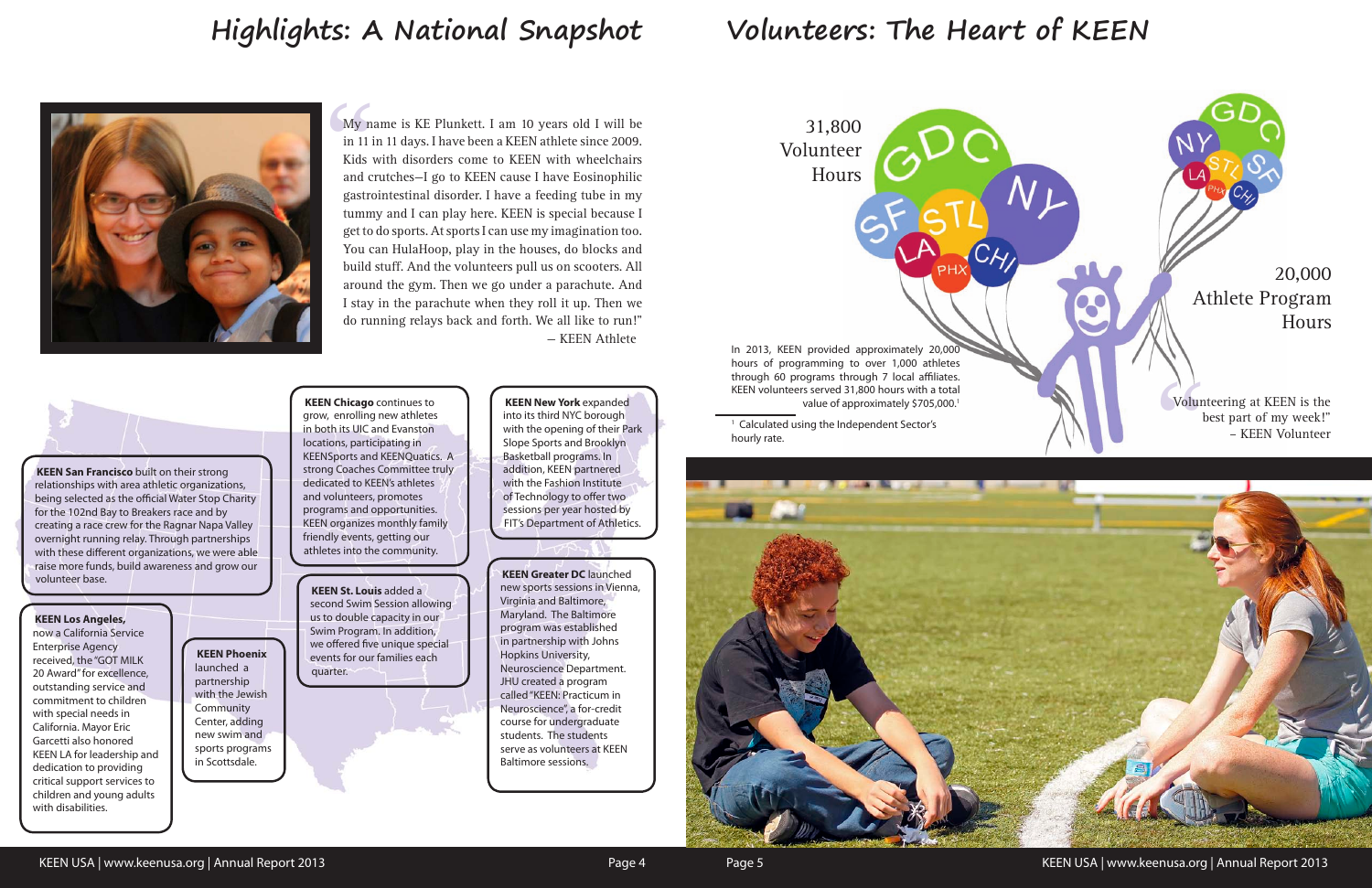# **The Financial Picture Expenses: A Closer Look**

Kids Enjoy Exercise Now Foundation, Inc. is a 501 (c)3 nonprofit organization, donations to which are tax deductible to the fullest extent of the law. Please consult your tax advisor for further information.

A copy of our current financial statement is available upon request by contacting KEEN USA, or on our website at www.keenusa.org.

| <b>Support</b>                           |                |
|------------------------------------------|----------------|
| <b>Special Events</b>                    |                |
| <b>Golf Tournament</b>                   | \$168,992      |
| <b>Silent Auction and Dinner Events</b>  | 476,127        |
| In-Kind Donations                        | 42,212         |
| <b>Total Special Events</b>              | 687,331        |
| Contributions                            | 688,894        |
| Donated Services, Facilities & Materials | 50,533         |
| Interest Income                          | 1,069          |
| <b>Total Support</b>                     | \$1,427,827    |
| <b>Expenses</b>                          |                |
| <b>Program Services</b>                  | \$1,137,275    |
| <b>Supporting Services</b>               |                |
| <b>Management and General</b>            | 122,911        |
| Fundraising                              | <u>145,552</u> |
| <b>Total Supporting Services</b>         | 268,463        |
| <b>Total Expenses</b>                    | \$1,405,738    |
|                                          |                |

Consolidated Statement of Activities Kids Enjoy Exercise Now Foundation, Inc. and Affiliates For the year ended 12/31/2013

Consolidated Statement of Financial Position Kids Enjoy Exercise Now Foundation, Inc. and Affiliates As of 12/31/2013

| <b>Assets</b>                    |             | <b>Liabilities and Net Assets</b>       |             |
|----------------------------------|-------------|-----------------------------------------|-------------|
| <b>Current Assets</b>            |             | <b>Current Liabilities</b>              |             |
| <b>Cash and Cash Equivalents</b> | \$964,109   | <b>Accounts Payable</b>                 | \$20,148    |
| Pledges Receivable               | 25,980      | <b>Accrued Expenses</b>                 | 36,747      |
| Prepaid Expenses                 | 39,398      | <b>Total Current Liabilities</b>        | 56,895      |
| <b>Total Current Assets</b>      | 1,029,487   |                                         |             |
| Fixed Assets, Net                | 21,640      | <b>Net Assets</b>                       | 994,232     |
| <b>Total Assets</b>              | \$1,051,127 | <b>Total Liabilities and Net Assets</b> | \$1,051,127 |

| <b>Program Services</b>          |             |
|----------------------------------|-------------|
| Sports Programs - General        | \$580,423   |
| Swim Programs                    | 114,858     |
| Art & Music Programs             | 95,807      |
| <b>Bowling Programs</b>          | 14,693      |
| <b>Special Events</b>            | 331,494     |
| <b>Total Program Services</b>    | 1,137,275   |
| <b>Supporting Services</b>       |             |
| <b>Management and General</b>    | 122,911     |
| Fundraising                      | 145,552     |
| <b>Total Supporting Services</b> | 268,463     |
|                                  |             |
| <b>Total Expenses</b>            | \$1,405,738 |

Consolidated Statement of Activities Kids Enjoy Exercise Now Foundation, Inc. and Affiliates For the year ended 12/31/2013

| <b>Consolidated Statement of</b><br><b>Functional Expenses</b><br>Kids Enjoy Exercise Now Foundation, Inc.<br>and Affiliates<br>For the year ended 12/31/2013 |               |
|---------------------------------------------------------------------------------------------------------------------------------------------------------------|---------------|
| <b>Location</b>                                                                                                                                               |               |
| <b>KEEN USA</b>                                                                                                                                               | \$278,868     |
| <b>KEEN Greater DC</b>                                                                                                                                        | 647,862       |
| <b>KEEN Chicago</b>                                                                                                                                           | 44,432        |
| <b>KEEN St. Louis</b>                                                                                                                                         | 145,747       |
| <b>KEEN Los Angeles</b>                                                                                                                                       | 50,068        |
| <b>KEEN San Francisco</b>                                                                                                                                     | 122,031       |
| <b>KEEN New York</b>                                                                                                                                          | 94,251        |
| <b>KEEN Phoenix</b>                                                                                                                                           | <u>22,479</u> |
| <b>Total Expenses</b>                                                                                                                                         | \$1,405,738   |
|                                                                                                                                                               |               |



**Program and SupportingServices Allocation of Expenses**



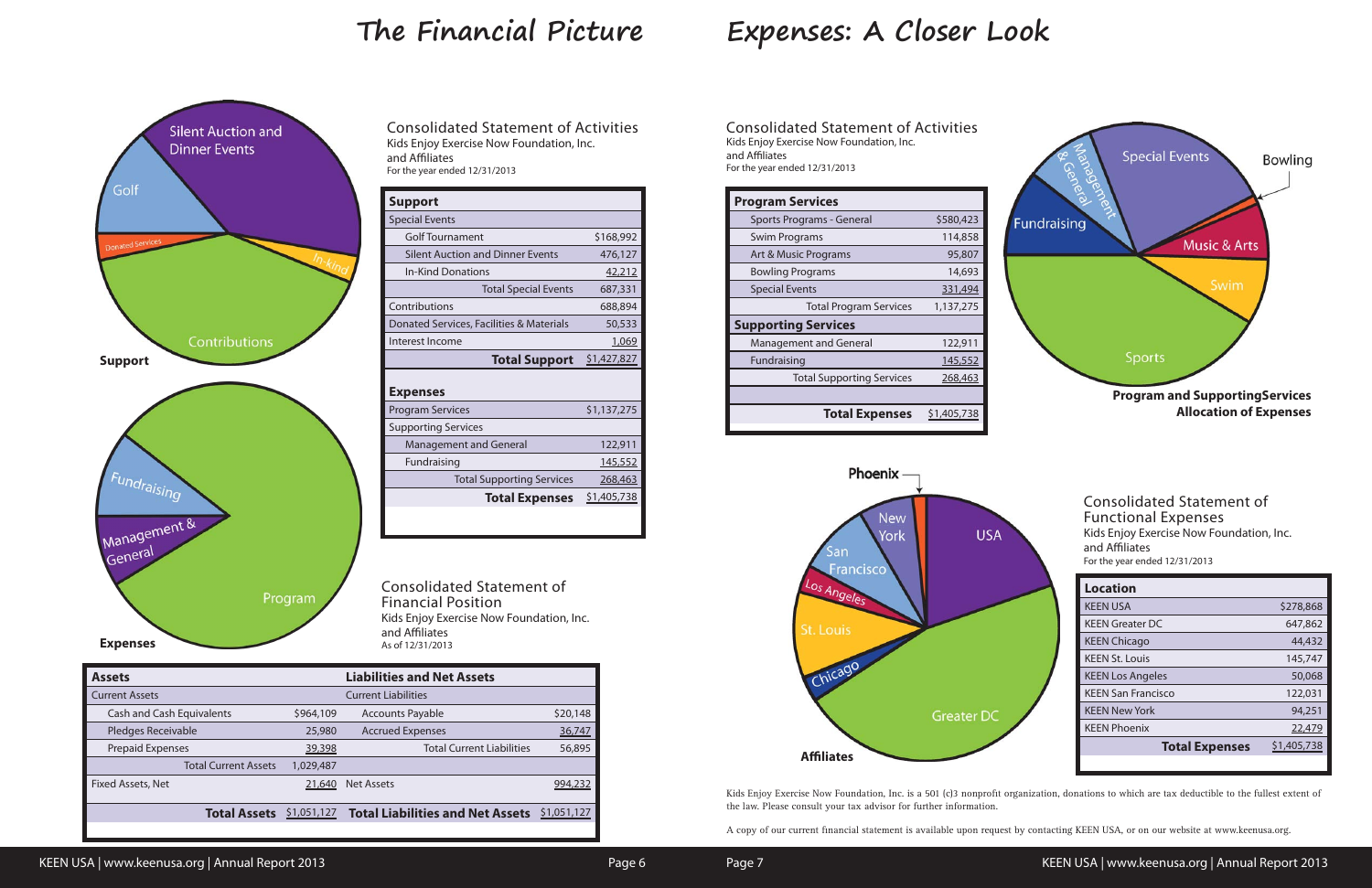# **Our Donors and Champions 2013 Donors**

Each year, hundreds of individuals, corporations, foundations and groups generously support KEEN USA and its Affiliates\* with financial gifts. This generosity allows KEEN to continue to provide all programs entirely free-of-charge to our athletes and their families. The gifts you provide give KEEN affiliates the essentials necessary to continue providing for the children and families who take part in our programs. Thank you! \*Funds donated to a specific KEEN Affiliate are used to support that affiliate."

### $$50,000+$

#### \$3,000+

America's Charities Anonymous Theresa & Chris Casselman Catherine & Kevin Gallagher Phyllis & Ed Green Thomas Kelly & Colleen Kennedy Korn/Ferry International Lawfirm Vendors Association Sophie & Wil Liebermann Karen J. Migdail Miller & Chevalier Charitable Foundation Kirsten Muetzel Penney Girls Foundation Artie Philie Robert Pizzano Renaissance Foundation **Salesforce** Venable LLP Daniel Vine Joseph Watkins and Dr. Brad Frey

#### $$2,000+$

Zoe Allen Anonymous Apple REIT Six, Inc Barcelo Crestine Corporation Kathryn & John Beggins Sylvia Betkowski Linda & Richard Blumenreich John Branderhorst Burt Braverman & Kathleen Meredith Lillian & Liam Brown Buchanan Family Foundation Bullseye International CHIK Associates, LLC Michael Citren Cohn Reznick Columbia National Real Estate Finance BJ & Phil Corriveau CVS Corporation Karen Davis John Devierno & Nancy Burns Dimick Foundation Fulbright & Jaworski LLP David Gilles GlaxoSmithKline Foundation Erika Gliebe Dr. Irvin & Barbara Guterman

Allyson & Roger Heinenreich

Stacey Murphy & Charles Schultz Neighborhood Development Co, LLC Jonathan Nehmer + Associates, Inc.

**Dentons** Joyce Koons Honda Buick GMC Marriott International

Angela & Krister Killinger KPMG Group Kratsa Properties MAXIMUS Foundation Derek McGinty Samuel Norman PNC Bank Pulaski Bank RCM&D, Inc. RLJ Lodging Trust LP Safeway Foundation Jane G. Stevens Summit Hotels Wells Fargo Andree Wilt The Wydown Fortnightly XSS Hotels

#### $$1,000+$

University of Southern California Donna Rattley & Adrian Washington

World Adult Kickball Association

American Endowment Foundation

Jennifer Arden Kathryn Ashton Atlantic Services Group Alexander Ayzenberg Fahimeh & Shahram Bagheri Suzie & Mike Barnello Jacalyn Barnett Kim & Kyle Bayliss Baywood Hotel, Inc Bender Foundation Karen & Michael Brocato Marilyn Brody & Allen Kronstadt Liam Brown Callan Associates Inc. Casey Construction Larissa Kirschner-Chaney & Michael Chaney Dillon and Tom Cox Credit Suisse Michele Cross & David Minnick Mary & Patrick Dean Tara Denise DiamondRock Hospitality Ltd Partnership DLA Piper Rudnick

Errol Eisner Eliza & Jason Factor Fidelity Charitable Gift Fund First Clearing LLC Jodie & Ronald Fischer Rachel Gabato Ravi Gadam Gallagher Evelius & Jones, LLP Gensler The Max and Rosa Gold Foundation Goldman Sachs & Co. Amanda Gresham John C. Grimberg Company, Inc Mike Harrison Chick Hernandez Suja John William Johnson William P. Johnson JP Morgan Chase Randi Kattan Knights of Columbus Kolar Charitable Foundation of Buckley Sandler Kimo E Kouletsis LA 84 Foundation Nicole & Noah Lander Jan Lehman Lizzie Levin Lori & Richard Marks JW Marriott San Francisco Rose Mary Meredith MeritDirect, LLC Morgan Stanley MTX Wealth Management Terry & Mike Mulligan Murphy-Goode Thomas Myers Noel C. Nelson & Children Foundation Sean O'Shaughnessy Daniel Pulver Judy & Gary Quintiere Faye Rabinowitz Elke Rehbock Gary Reilly Rice-Cameron Family Foundation Trust RL Public Relations + Marketing, Inc Madeline Rudd Samit Family Foundation Paul Santucci Monique & Eric Sattler Saul Ewing LLP

### \$25,000+

Harriet Singer May and Stanley Smith Charitable Trust

#### $$20,000+$

Anonymous Gatorade

### $$15,000+$

The Jim and Carol Trawick Foundation Shanahan Family Foundation, Inc.

## $$10,000+$

Anonymous Bullis School Davis Wright Tremaine LLP Genentech J. Willard & Alice S. Marriott Foundation New York Collaborates For Autism Joey Pizzano Memorial Fund Estee & Elliott Portnoy SLS - Specialized Loan Servicing, LLC

## $$7.500+$

Bank of America Delta Epsilon Mu Host Hotels & Resorts Mary & Jay Kloepfer Michelle & Dan Murphy

#### $$5.000+$

American Amusement Machine Charitable Foundation Bay Area Youth Sports Foundation National Basketball Association Lisa & Jim Bencivenga Blaqwell, Inc. Marie & Stuart Block Bozzuto & Associates Choice Hospitality Laura & Bob Deutsch Robin & Rich Edwards Fidelity Charitable Trust Finish Line Youth Foundation Carl M. Freeman Foundation, Inc. Gilbane Building Company Kingstowne Striders Kasier Permanente

Mattress Warehouse M&T Bank New York Yankees Foundation Sondra & Daryl Nickel Joseph Ottinger Tina & Tobias Rafael Rite-Aid Foundation Sheila Sankaran & Lane Koenig Diana & Christopher Smith Laura & Michael Tarrasch UBS Sarah & Chad Wallis Whiteco Pool Solutions Christine & James Wiehl

### \$4,000+

Accenture Anschutz 12K Company The Donohoe Companies Marc Fleisher Ryan Haaker David Hish & Adam Keplinger Alison L. Kutler TD Bank Venable Foundation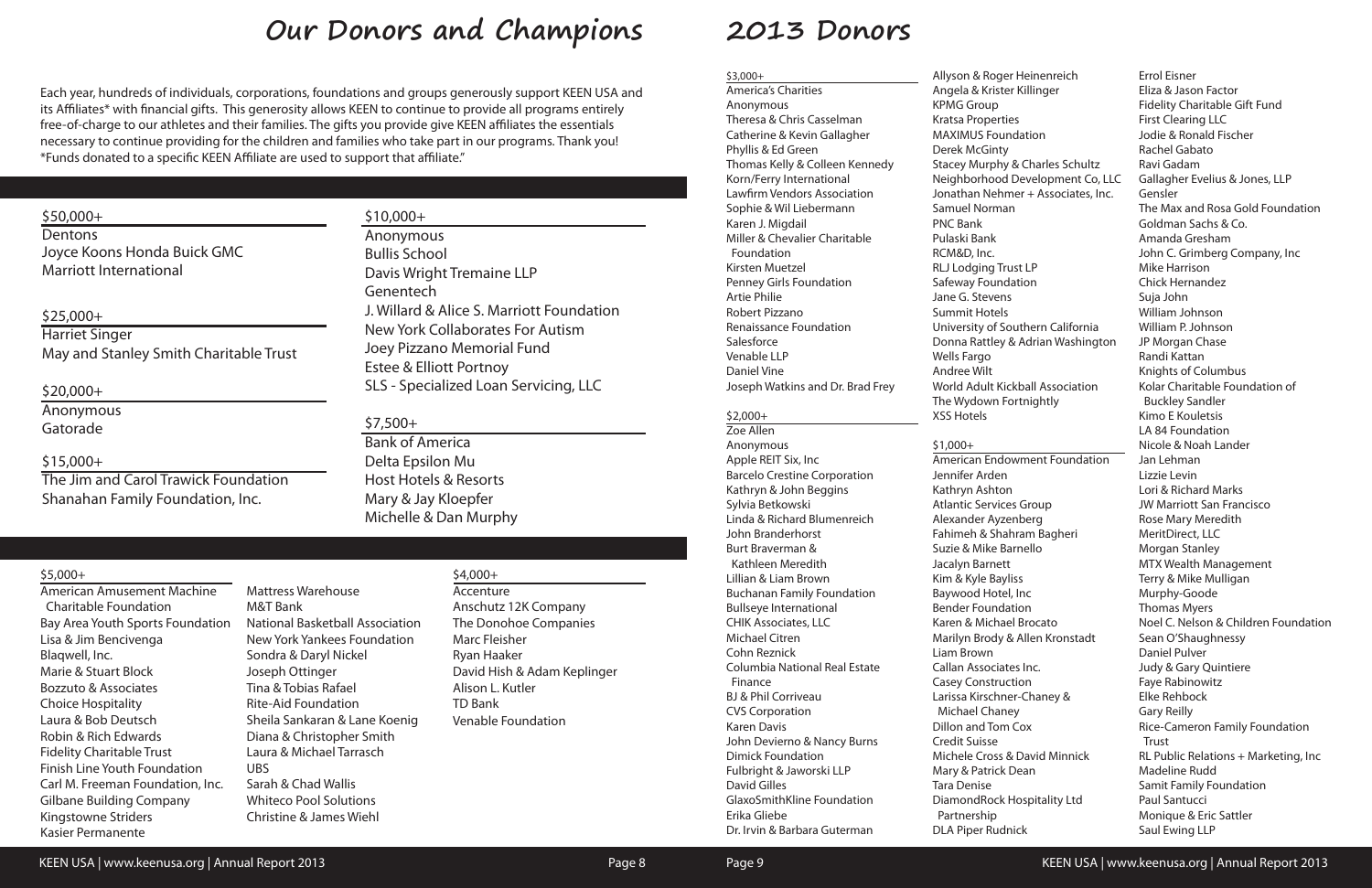Staff: Kate Hurson Executive Director Dillon Cox National Development Director

Cliff Ruemmler Finance & Administration Manager

Elliott I. Portnoy *President* Dentons

Alison Kutler *Vice President* VISA

Sheila Sankaran *Secretary* KNG Health Consulting, LLC

Mindy Sharp *Treasurer* The Wyman Center President,

KEEN St. Louis

Ray Bennett

Marriott International

John Branderhorst JHB Consulting President,

 KEEN San Francisco Burt Braverman President, KEEN Greater DC

Davis Wright & Tremaine

Henry Chan Architect President,

 KEEN Phoenix Amy Chou



KEEN USA | www.keenusa.org | Annual Report 2013 **Page 10** Page 10 Page 11 KEEN USA | www.keenusa.org | Annual Report 2013

LA Education Partnership Co-President, KEEN Los Angeles

Daniel Murphy The Bozzuto Group

Artie Philie

Zoom Media & Marketing

Co-President, KEEN Chicago

Estee R. Portnoy Jump DC

Jane Stevens President, KEEN New York

Scott Wiley US Bank

Advisory Committee: Donald L. Rosenstein, MD University of North Carolina, Chapel Hill

# **2013 Donors The Board of Directors**

Eric Schiller Shaner Hotel Holdings Shaughnessy Family Foundation Geri & Gerald Sherman Angela Tang Soriano Joey Soriano Nadia & Brian Stewart Natalie Strickler Tori Thomas Time Warner Employee Grant Program TOP Jewish Foundation Trans Bay Cable LLC Praveen Venugopal Erin Vogel Kip Vreelan VVA, LLC Josh Wagner Mary Wilson Ruth Yodaiken

#### \$500+

Madeline Ahern Haig G Apelian Joanne & Tom Ayotte Deborah & Richard Bailine Elizabeth Baisch & Brent Brockman Bank of America Charitable Foundation Risa Bender & Ben Klubes Charles Berk & Debra Caploowe Nanette & Philip Bevan Bitter Badger, Inc. Deb & Tom Brinkman Karen Brinkman Susan Buchbinder & William Abramson Evelyn Bushwick Family Charitable Trust Capital Group Companies Charitable Foundation Maria & Kellen Carson Elaine Carter Lawrence J. Chandler The Clorox Company Denise & Michael Cormaney Yvonne Craver Steve Davidson Jim Dickes RR Donnelley

Kimberlee & Jeffrey Driggs Melissa Ekblom Enexdi LLC Entertainment Partners ExecuSearch FCI Constructors, Inc. Helene & Andrew Felder Rosaly Ferrer & Ramon Calubaquib Colleen Fitzgerald Lourdes Garcia Amy Garriga & Scott Shafman Garvey Schubert Barer Ken Geist Global Impact Good Sport Captioning Nancy Gunderson Randolph Hampton Miriam Herman Hollingsworth LLP Lori & Steven Horvitz Amgad Husein William Jackson Robert James Maria Jarvis & Steve Juley Jerusalem Court Isiserettes Kathleen E. Johnston Sherry & David Kahn Justin Kattan Pnina & Meyer Kattan Kevin Kilkeary Tracee Knott Carol Kulish Mark Lavin Pat Li Daryl Libow Andrew Louis Judith & John Maguire James Mann Sue Marquart & Michael Stuckmeyer John Matthews Timothy Matthews Jaime & David Matyas Merriman Family Foundation Metro Commercial Flooring Rhonda & Evan Migdail Adam Miller John Mollard William Odell Ohrenstein & Brown, LLP

Bob Perry Mary & Dan Peters Linda Pickering Richard Pollack Lois & Frank Poper Power Solutions, LLC Christine Preissig Diane & Ronald Rabbu Ratner Companies Beth & Terry Roberson Donna Roche Steven Rothbloom Laura Rupenian & Charles Chiparo Joseph Ryan Bonnie & Walter Sattler Christopher Savage Peggy Schwartz Mindy & Dan Sharp Tammy & Bob Sickels Zach Siegel Todd Singleton Dave Smith Julie Scott Soffner Jennifer & Joseph Spadaford Joy & Stuart Stein Jeanne & Peter Sullivan Mandana Tavakoli & Ron Moghisi Donna & Dixon Tranum Denise & Dennis Tormey Tricon Construction, Inc TSG Reporting Tyson Floor & Park Carpet Kevin Van Timmeren Penelope Veerhoff Richard Vilardo Adrian Washington Chris Webber Steve Welborn Lynn & Thomas Welch Wells Fargo Community Support Campaign Cathy Wolf Michael Zeldin & Amy Rudnick

| In-Kind                       |
|-------------------------------|
| 4 Star Tennis Academy         |
| <b>Bates Creative Group</b>   |
| Rochelle Coleman              |
| Fairfax County, VA            |
| <b>Georgetown Preparatory</b> |
| School                        |
| La Maison Francaise           |
| <b>Steve Little</b>           |
| Master Joo H Moon             |
| Potomac Pizza                 |
| <b>Total Wine and More</b>    |
| United for D.C./              |
| United Soccer Club            |
| The Washington Nationals      |
| <b>Washington Sports Club</b> |
| J. Watkins Designs            |

Tom Wenger Whole Foods

Zoom Media & Marketing

Every effort has been made to correctly list 2013 major donors. Please contact us at info@keenusa.org if there has been an oversight.

Board Members as of April 2014